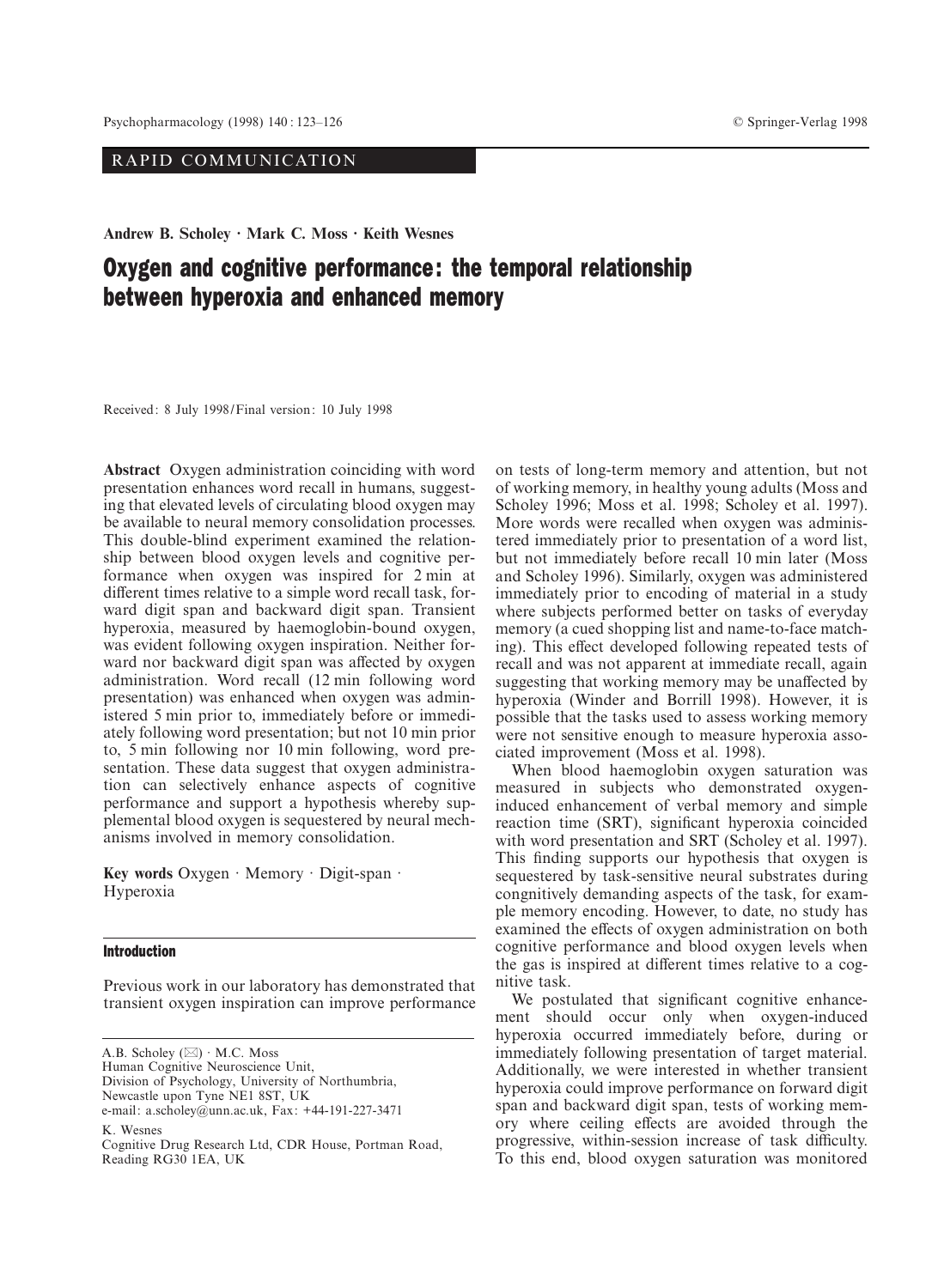during transient oxygen administration to participants with various time intervals between gas inspiration and cognitive tasks.

# Materials and methods

## Participants

Fourteen males and six females (mean age 21 years) were each paid £20 for participating in the study. Before the onset of the experiment, each gave written consent as approved by the Ethics Committee of the Division of Psychology at the University of Northumbria.

# Materials

Medical quality air (placebo control) and oxygen were provided by British Oxygen Company (Guildford, Surrey, UK). These were administrated via a face mask at 8 l/min using double-blind methodology according to previously published procedures (Moss et al. 1998; Scholey et al., unpublished data). Arterial haemoglobin oxygen saturation  $(\%)$  was sampled automatically at 30 s intervals using a finger cuff attached to a N100-P hand held pulse oximeter (Nellcor Puritan Bennet, Coventry, UK) according to the manufacturer's instructions.

#### Cognitive measures

Word recall was measured as follows. Fifteen words, matched for concreteness and frequency (Paivio 1968), were recorded at a rate of one word every 2 s onto a tape recorder in seven different, randomised orders. A 15 s period was allowed at the beginning of the word presentation phase to introduce the participant to the task, after which one of the lists was presented. A further 15 s was allowed following word presentation to replace the mask. Thirteen minutes following the onset of the word presentation phase, participants were allowed 2 min to write down as many words as possible. Items were scored for number correct and number of intrusions.

Three minutes was allowed for forward digit span, which was assessed as follows. Participants immediately repeated strings of randomly generated digits presented orally ar a rate of one item per second. Starting from single digits, the string length increased by one digit at each presentation. Digit span was taken to be the length of the string prior to the one in which a participant made their first error (transposition, omission or incorrect reporting of digits). Backward digit span was measured using a similar procedure except that participants were required to repeat the strings in reverse order to presentation.

#### Design

The study followed a pseudo-random, double-blind crossover procedure where every participant underwent a different one of seven inspiration regimes, and was presented with a different-order word list at each visit. The experimental conditions were as follows: air throughout the experiment (control); oxygen inspiration between 0 min and +2 min (starting 10 min prior to word presentation); oxygen between +5 min and +7 min (5 min prior to word presentation); oxygen between +10 min and +12 min (immediately prior to word presentation); oxygen between +12 min and +13 min (immediately following the end of word presentation and immediately prior to forward digit span); oxygen between +18 min and +20 min (immediately after forward digit span and immediately preceding backward digit span); oxygen between +23 min and +25 min (immediately following backward digit span and immediately prior to word recall). Air was delivered at all other times except during the periods allowed for cognitive tasks, when no gas was delivered in any condition.

#### Procedure

The order in which the participants underwent each gas inspiration condition was determined pseudo-randomly using a Latin Squares design. Each participant visited the laboratory on seven different occasions. On arrival the participant was allocated to the appropriate gas inspiration regime and randomly assigned to one of the word list conditions. Word presentation occurred between 12 and 13 min following the start of the experimental visit, forward digit span took place between 15 and 18 min, backward digit span between 20 and 23 min and word recall between 25 and 27 min. At the end of the seventh visit, the participant was thanked and debriefed.

#### Results

Cognitive measures were analysed by one-way analyses of variance. There was no effect of oxygen administration on forward digit span  $(F6, 114 = 1.15,$  $P = 0.335$ ) or backward digit span  $(F6, 114 = 0.91)$ ,  $P = 0.491$ ). The results of oxygen administration on blood oxygen levels and word recall are presented in Fig. 1. Compared to the air inspiration control condition, there was a significant effect of oxygen administration on word recall  $(F6, 114 = 9.93, P < 0.001)$ . Sheffe post-hoc analyses of means revealed that significantly more word were recalled when oxygen was inspired  $5-3$  min prior to word presentation,  $2-0$  min prior to word presentation, and  $0-2$  min following word presentation when compared to all other conditions  $(P < 0.01$  in all cases). The profile of oxygen haemoglobin saturation clearly shows that hyperoxia is evident immediately prior to, during, or immediately following word presentation only in the conditions where word recall was enhanced.

#### **Discussion**

These results confirm that transient oxygen administration to healthy young adults significantly enhances memory formation (Moss and Scholey 1996; Moss et al. 1998; Scholey et al. 1997; Winder and Borrill 1998). We have further demonstrated that this effect occurs specifically when hyperoxia occurs immediately prior to, during, or immediately following word presentation.

It is clear that availability of increased circulating oxygen may be available to the brain when hyperoxia occurs during or in the immediate aftermath of word presentation (when administrated at  $-2$  min and at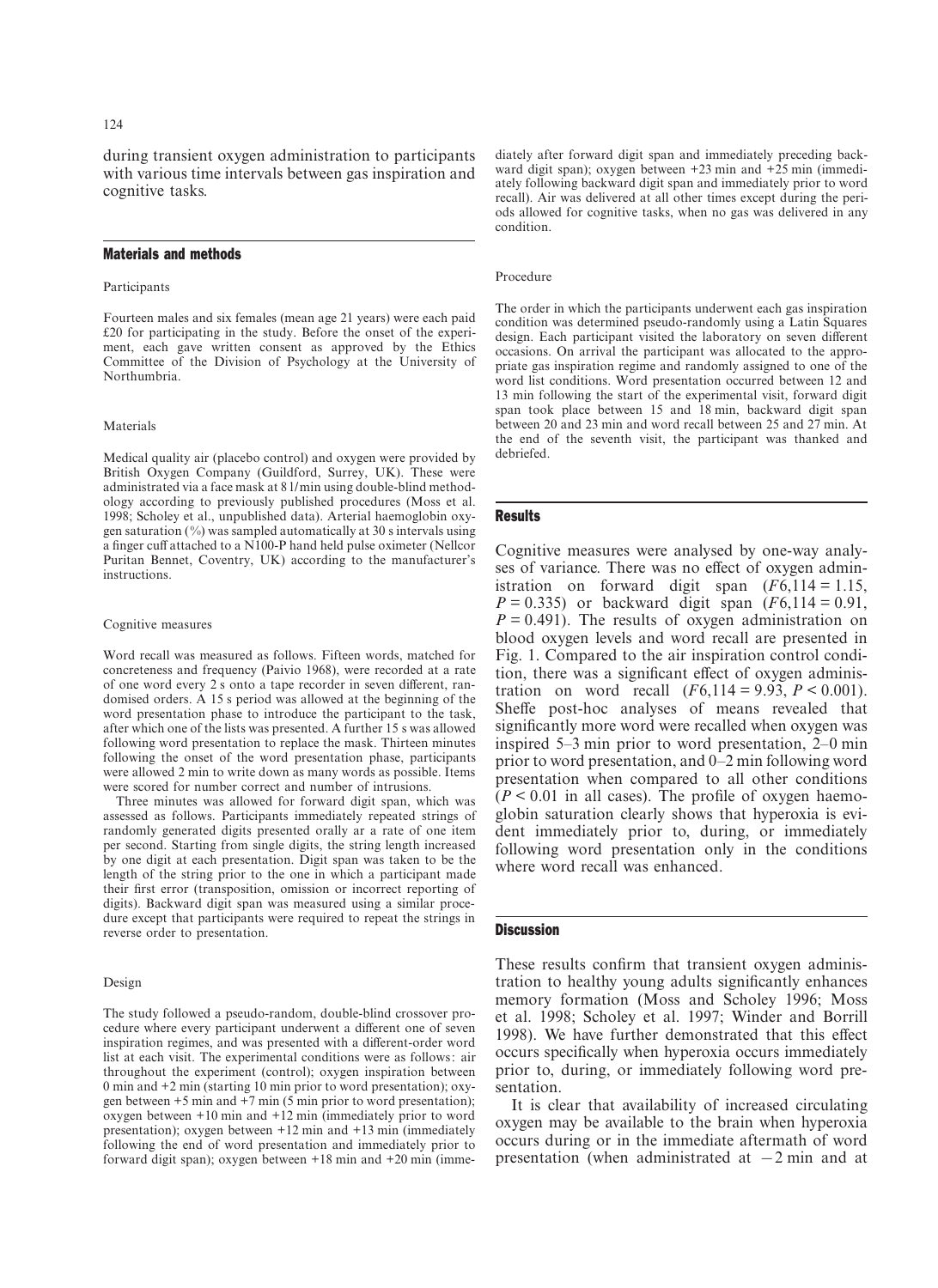

Fig. 1 Effects of different timings of transient oxygen inspiration on blood oxygen levels and word recall. Top figures show the effect of 2 min oxygen administration (⇔) on blood haemoglobin saturation (mean HbO<sub>2</sub>  $\pm$  SE) at different times relative to the presentation of a word list  $(†)$ . The *bottom histogram* illustrates the effect on word recall (mean number of words  $\pm$  SE) of each inspiration regime (\*\*,  $P \le 0.01$  compared to air control, and oxygen delivered  $-10$  min,  $+5$  min or  $+10$  min relative to word presentation). Patterned panels in the top figure refer to the corresponding bars in the bottom histograms

+10 min). However, it is interesting to note that the haemoglobin-bound oxygen has decayed to basal levels when oxygen is administrated between  $-5$  and  $-3$  min before word presentation (Fig. 1). These data do not conflict with previous behavioural findings (Moss et al. 1998), although the reasons remain unclear. It is possible that increased oxygen is still available to the brain, which accounts for some 30% of basal oxygen metabolism (Roland 1993), at levels beyond the sensitivity of the measures used here. Alternatively, the effect may be due to an increase in a dissolved oxygen fraction which would be available to the brain's perfusate but, again, would not be measurable using the methods employed here. Finally, it is possible that oxygen administration is involved in some kind of "priming" of neural substrates involved in the establishment of a memory trace, a phenomenon which

would, presumably, have decayed in the condition where oxygen is presented 10 min prior to word presentation.

No effect was found on performance on forward or backward digit span. The reason for this is unclear although the neuropsychology and psychopharmacology of digit span performance is less than straightforward. Digit span has been shown to be selectively preserved following frontal and hippocampal lesions in humans (Cave and Squire 1992; Hermann et al. 1994; Petrides 1995; Richer et al. 1996), in elderly non-insulin-dependent diabetics (Aitiea et al. 1995; Helkana et al. 1995), and has shown no or marginal deterioration in Korsakoff's syndrome (Wiegersma et al. 1991; Cave and Squire 1992).

Reports of the effects of acute pharmacological challenge on digit span are also unclear. Span was significantly reduced as part of a global cognitive impairment by 6.13 mg midazolam or 6.4 mg diazepam (Hennessey et al. 1991), but was selectively preserved following 2 mg lorazepam (Kirkby et al. 1995). Additionally, the sensitivity of digit span to alcohol has been questioned (Koelega 1995). Acute nicotine exposure improved other aspects of cognition, but not digit span, in Alzheimer's patients and young and elderly controls (Jones et al. 1992). Alzheimer's patients showed a selective resistance to digit span improvement